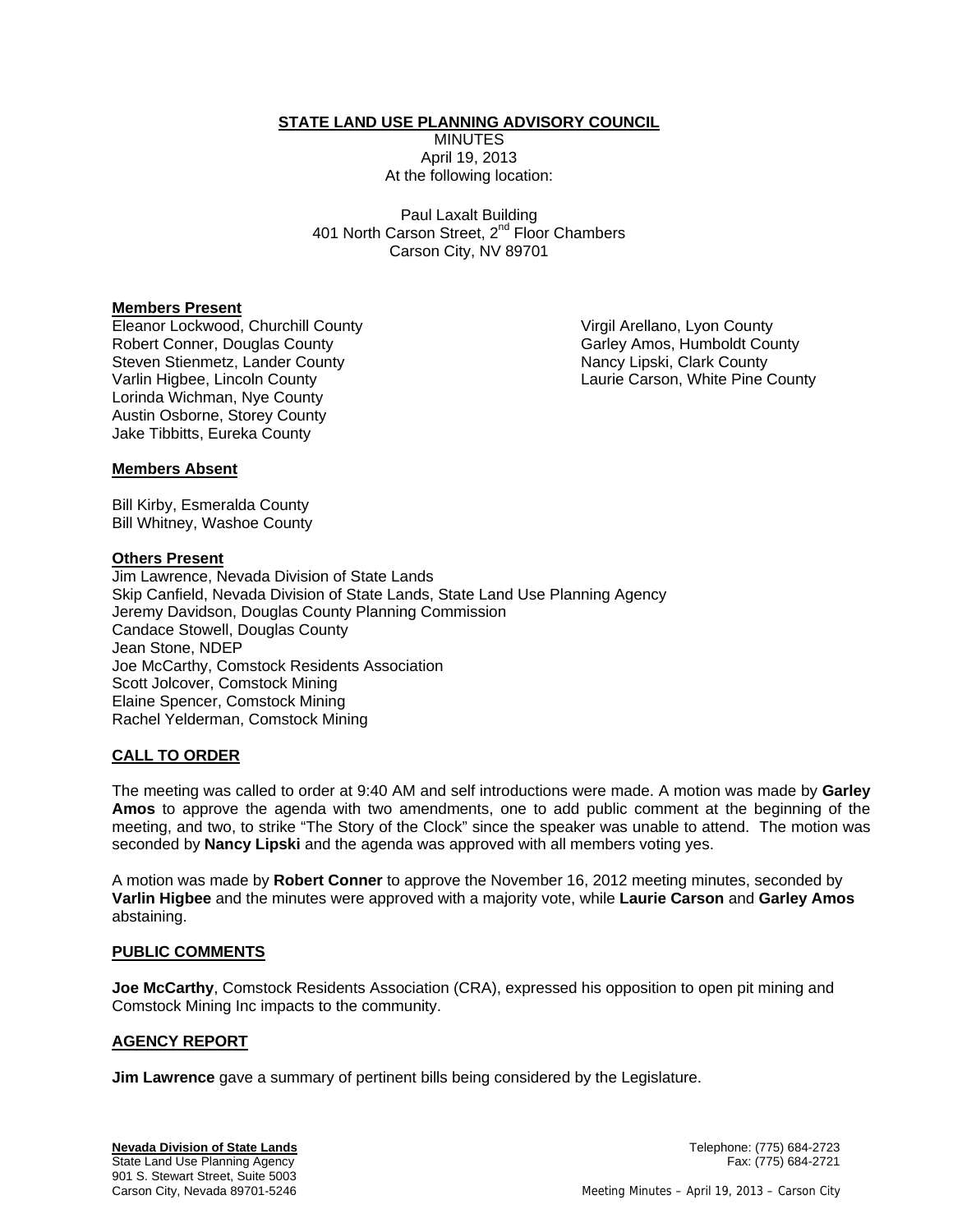AB2: (Approved by the Governor)

Revises provisions governing SLUPAC:

- o Adds NACO as a non-voting member
- o Removed SLUPAC from NRS 232A.020 resulting in members being allowed to serve on SLUPAC as well as other Governor-appointed boards
- o Allows one or more names be submitted by County for the Governor's consideration
- o A majority of the voting members of the Council constitutes a quorum

### AB138: (As of 5/29, in committee)

Under existing law, a person who intends to locate or expand a business in Nevada may apply to the Office of Economic Development for a partial abatement of one or more of the taxes imposed on the new or expanded business pursuant to chapter 361 (property tax), 363B (business tax) or 374 (local school support tax) of NRS. (NRS 274.310, 274.320, 360.750, 361.0687, 363B.120, 374.357) This bill provides that a business which makes a capital investment of at least \$1,000,000 in a program at the University of Nevada, Reno, the University of Nevada, Las Vegas, or the Desert Research Institute for the support of research, development or training related to the field of endeavor of the business and which meets certain other requirements is eligible to apply for a partial abatement of personal property taxes. In addition, this bill provides that a business which makes a capital investment of at least \$500,000 in the Nevada State College or another smaller institution within the Nevada System of Higher Education in support of college certification or research or training related to the field of endeavor of the business and which meets certain other requirements is also eligible to apply for a partial abatement of personal property taxes. The abatements afforded by this bill expire by limitation on June 30, 2023.

AB227: (As of 5/28, to enrollment)

This bill creates the Nevada Land Management Task Force, consisting of a representative from each county in this State appointed by the board of county commissioners, to conduct a study during the 2013-2014 legislative interim to address the transfer of public lands in Nevada from the Federal Government to the

State of Nevada, in contemplation of Congress turning over the management and control of those public lands to the State of Nevada on or before June 30, 2015. The Task Force is required to submit a report of its findings and recommendations to the Legislative Committee on Public Lands on or before September 1, 2014. The Task Force is similar to an interim commission that is being recommended for creation in the State of Utah to study issues relating to the transfer of public lands in Utah from the Federal Government to the State of Utah.

- AB356: (Approved by the Governor) This bill encourages the development of recommendations for the preservation of the Nevada State Prison for use as a historical, educational and scientific resource for the State of Nevada.
- AB396: (As of 5/29, in committee)

The Nevada Supreme Court expressly adopted the public trust doctrine in *Lawrence v. Clark County*, 127 Nev. Adv. Op. 32, 254 P.3d 606 (2011). Under this doctrine, generally, a state holds the banks and beds of navigable waterways in trust for the public and subject to restraints on alienability. Under existing law, the water of all sources of water supply within the boundaries of the State of Nevada is declared to belong to the public. (NRS 533.025) The use of water for recreational purposes is also recognized under existing law as a beneficial use of water. (NRS.533.030) In addition, Nevada has a recreational use statute in existing law which, with certain exceptions, limits the liability of an owner, lessee or occupant of a premises to persons who enter or use the land for recreational activities, including, without limitation, fishing and water sports. (NRS 41.510) Subject to certain specified restrictions, this bill authorizes persons to use water that is navigable or capable of being navigated by oar, paddle or motorized watercraft year round at or below the ordinary high-water mark for any otherwise lawful activity that uses water, including boating, fishing, swimming and wading.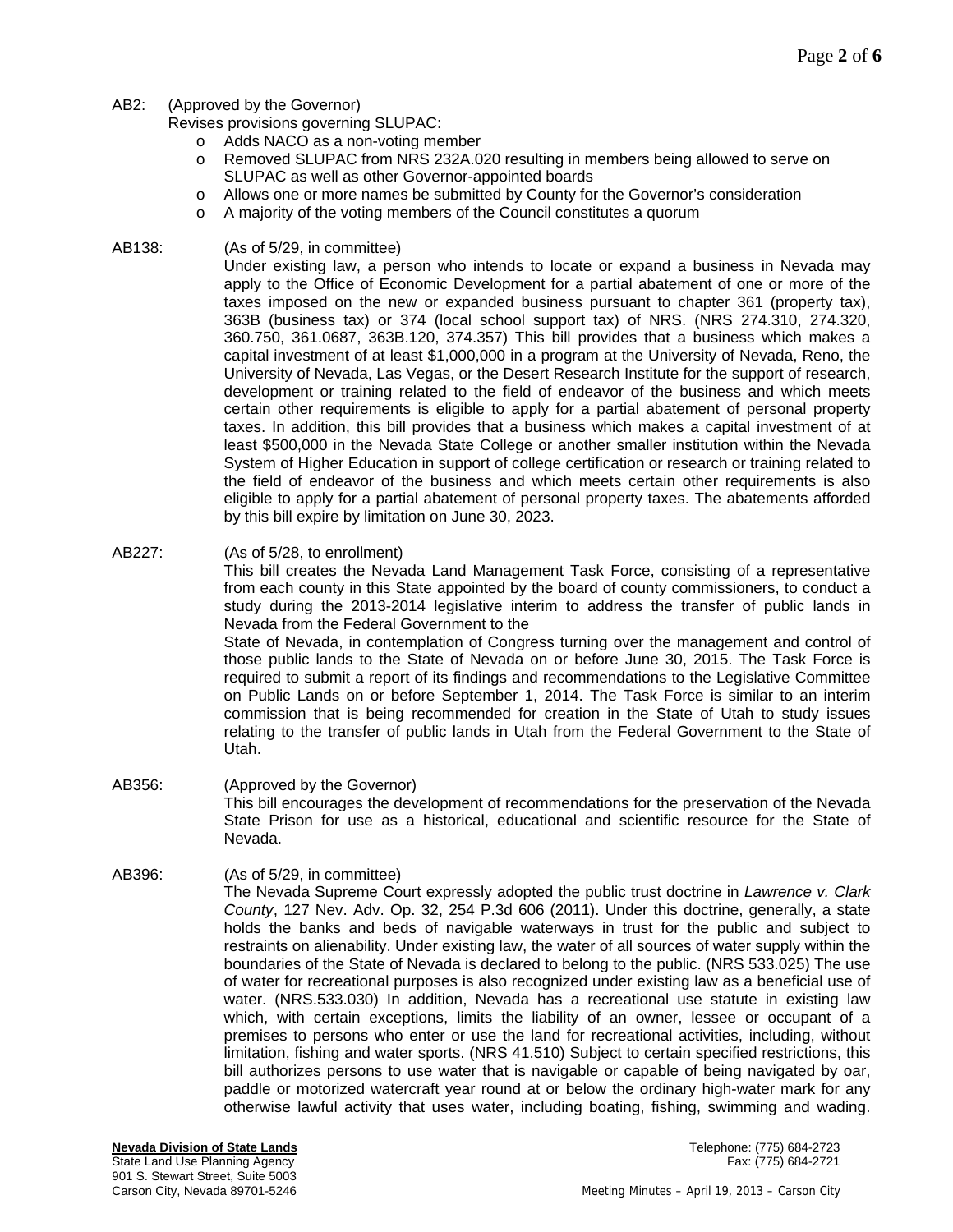This bill authorizes the owner of the bed of such water to place a fence or similar barrier across the water for legally authorized purposes, but requires the owner in such circumstances to: (1) authorize the placement of a ladder, gate or other device that allows portage around or over the fence or barrier; and (2) post a sign at a certain location along the water indicating the existence of the fence or barrier.

AB461: (As of 5/28, to Senate)

Existing law requires the Division of State Lands of the State Department of Conservation and Natural Resources to acquire and hold all lands and interests in land owned or required by the State, with certain exceptions. (NRS 321.001) **Section 2** of this bill authorizes the Division to establish and carry out programs to preserve, restore and enhance sagebrush ecosystems on public land in this State or on private land with the consent of the owner of the land. **Section 3** of this bill requires the Division to coordinate the establishment and carrying out of a program of projects to improve sagebrush ecosystems in this State. **Section 3** requires the Division, when carrying out the program, to: (1) oversee a program to mitigate damage to sagebrush ecosystems through a system that awards credits to persons and governmental entities for taking measures to protect, enhance or restore sagebrush ecosystems; (2) identify and prioritize projects to improve sagebrush ecosystems or the scientific knowledge thereof; (3) coordinate activities with federal agencies; (4) suggest measures to avoid, minimize and mitigate the impact of activities conducted in areas which include sage grouse habitats to persons conducting those activities who make a request; and (5) submit an annual progress report to the Sagebrush Ecosystem Council created in **section 6** of this bill. **Section 3** further authorizes the Division to enter into agreements, to acquire, hold, sell or lease land, to award grants and to adopt regulations to carry out the program. **Section 5** of this bill creates the Account to Restore the Sagebrush Ecosystem within the State General Fund. **Section 6**  creates the Sagebrush Ecosystem Council within the Department. **Section 6** requires the Council to: (1) consider the best science available in its determinations regarding and conservation of the greater sage grouse and sagebrush ecosystems in this State; (2) formulate and carry out certain strategies and programs for the conservation of sage grouse and for managing land which holds sagebrush ecosystems; (3) coordinate discussion among and provide advice to certain persons and governmental entities concerning the management of sagebrush ecosystems; and (4) submit a biannual report concerning its activities to the Governor.

SB121: (Approved by the Governor)

**Section 1** of this bill authorizes the State Land Registrar to transfer the Belmont Courthouse to Nye County, without consideration, and requires Nye County to pay the costs relating to any such transfer of the property. **Section 3** of this bill provides the legal description of the Belmont Courthouse. If the State executes a deed for real property which is transferred to a local government and which is part of a state park, the deed is required to include restrictions that: (1) protect the historical and recreational value of the property; (2) guarantee public access to the property; and (3) prevent the local government or any successor in title from transferring the property without authorization by a concurrent resolution of the Legislature. The deed must also provide that any breach of these restrictions results in a reversion of the applicable property to the State. (NRS 321.135) **Section 2** of this bill requires the deed transferring ownership of the Belmont Courthouse to Nye County to contain the preceding restrictions and provisions.

SB229: (As of 5/27, in Senate)

Existing law sets forth the Tahoe Regional Planning Compact, an interstate agreement between the States of California and Nevada pursuant to which the bistate Tahoe Regional Planning Agency regulates environmental and land-use matters within the Lake Tahoe Basin. (NRS 277.190-277.220) Senate Bill No. 271 of the 2011 Session (SB271) requires the withdrawal of the State of Nevada from the Tahoe Regional Planning Compact on October 1, 2015, unless, by that date, an amendment to the Compact proposed by SB271 has been adopted by the State of California and approved pursuant to federal law, and the governing board of the Tahoe Regional Planning Agency has adopted an update to the 1987 Regional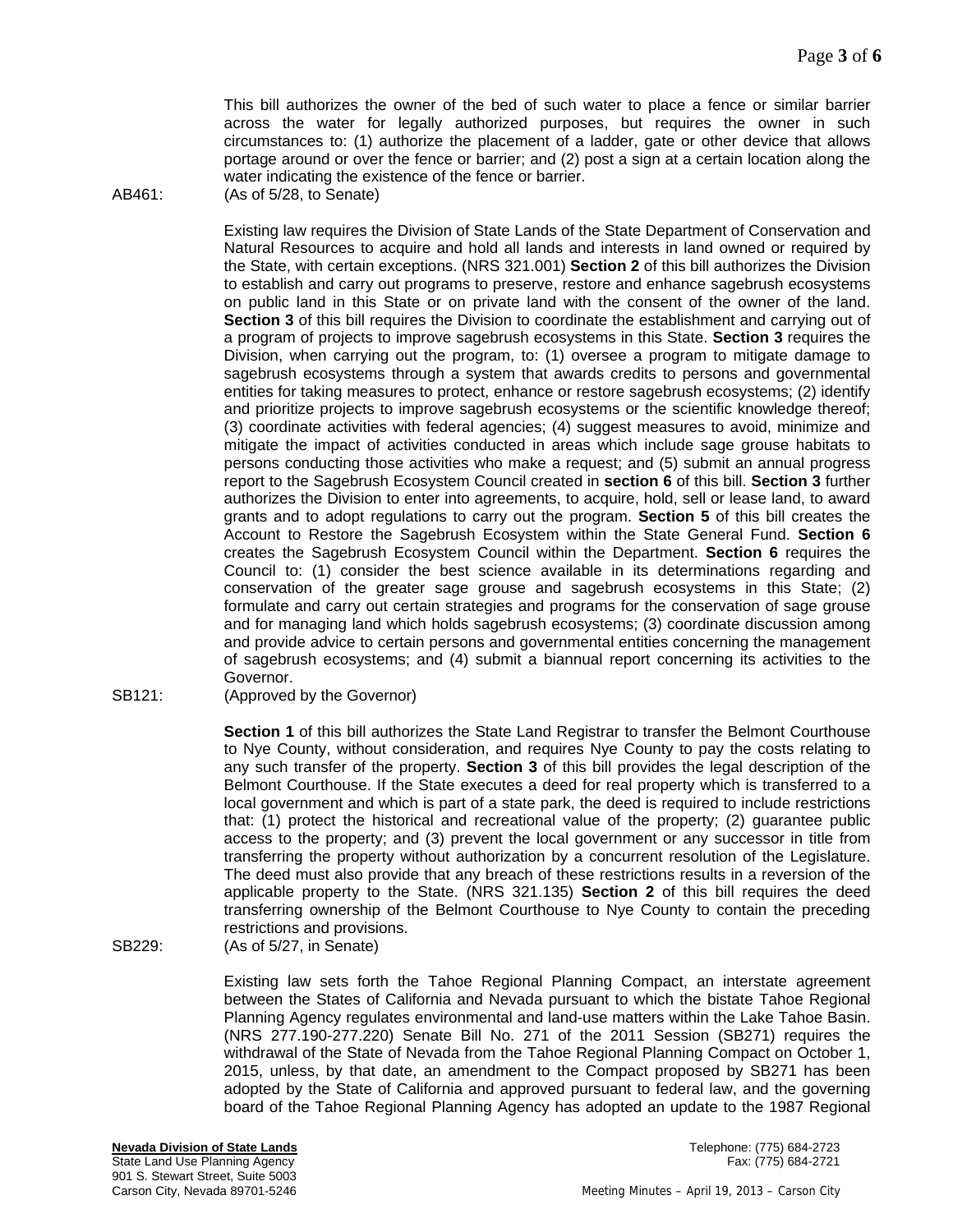Plan. SB271 authorizes the Governor, under certain circumstances, to postpone that withdrawal date until October 1, 2017. (Chapter 530, Statutes of Nevada 2011, p. 3710) This bill repeals certain provisions of SB271 upon enactment by the State of California of legislation that is effective on or before January 1, 2014, which: (1) adopts amendments to the Compact that are substantially identical to the amendments contained in section 1.5 of SB271, as amended by **section 2** of this bill; (2) agrees to cooperate with the State of Nevada in seeking to have those changes to the Compact approved by Congress; (3) adopts amendments to the Compact substantially identical to the amendments contained in **section 1** of this bill relating to the duty of the Tahoe Regional Planning Agency to take certain actions in accordance with the Compact and the regional plan and placing the burden of proof on the party challenging the regional plan or an act taken or decision made by the Agency pursuant to the Compact or the regional plan to show that the plan, act or decision is not in conformance with those requirements; (4) finds and declares support for the full implementation of the regional plan update adopted by the Tahoe Regional Planning Agency in December of 2012; and (5) acknowledges the authority of either the State of California or the State of Nevada to withdraw from the Tahoe Regional Planning Compact pursuant to subdivision (c) of Article X of the Compact or pursuant to any other provision of the laws of each respective State. **Section 2** of this bill revises SB271 to remove the proposed amendments to the Compact regarding the voting structure of the governing body of the Tahoe Regional Planning Agency and the burden of proof. If the State of California does not enact such legislation on or before January 1, 2014, the provisions of this bill expire and SB271 remains in effect.

**Skip Canfield** discussed the possible future role of SLUPAC as a more action-oriented board. Also, the Nevada State Clearinghouse can play a part in how counties comment on proposed activities on public lands. He also mentioned that it is important for counties to keep their Public Land Policy Plans up to date and adopted as an element of the Master Plan.

## **Update on the NEWLY-CREATED SAGEBRUSH ECOSYSTEM TECHNICAL TEAM**

**Tim Rubald**, Program Manager, gave a status on the work being done by the newly-created Sagebrush Ecosystem Technical Team, and the Sagebrush Ecosystem Council that he reports to. The Team is comprised of himself and four staff with varied expertise, representing the Division of State Lands, Division of Forestry, Department of Agriculture and the Department of Wildlife. The Council has members representing agriculture, conservation and environment, energy, mining, sportsmen, ranching and tribal nations. The Team is charged with managing the Mitigation Credit System (Bank). This effort will consolidate project funds and mitigation dollars for Council-approved habitat improvements, protective processes, wildfire prevention and minimization, and other projects recommended by the Team and prioritized by the Council. The funds, in part, will be assessed from disturbances that cannot be avoided by a project, based on credit metrics.

### **COMSTOCK MINING, INC.**

**Corrado De Gasperis**, President and CEO, Comstock Mining, Inc., gave a presentation on world economic conditions and the fiscal impacts of Gold and Silver, and the potential effects on Nevada.

**Doug McQuide**, Public Relations Director, gave a presentation on Comstock Mining's experience resolving property ownership conflicts between private entities and the Bureau of Land Management. The company has invested more than \$80 million in the area since 2003 and has 100+ employees. Mining interests extend from just southwest of Virginia City south to US 50. The processing area is located at American Flat. The company has committed to a strong reclamation policy including:

- **Schedule of reclamation after closure of each disturbance**
- **Commence (no later than) 90 days from closure**
- Reclaim within 30 days from reclamation start
- **Proper, seasonal revegetation**
- Post-operation monitoring and maintenance
- Accelerated reclamation within 500 feet of residence
- Strengthened requirements for Devil's Gate, V&T, and cemeteries

The company is also conducting tests and monitoring due to the area's designation as a Superfund site. Access became an issue due to a small area of BLM land that had to be traversed in Gold Canyon. The existing special use permit that was received from the County established a haul road paralleling the highway

**Nevada Division of State Lands** Telephone: (775) 684-2723

901 S. Stewart Street, Suite 5003

State Land Use Planning Agency Fax: (775) 684-2721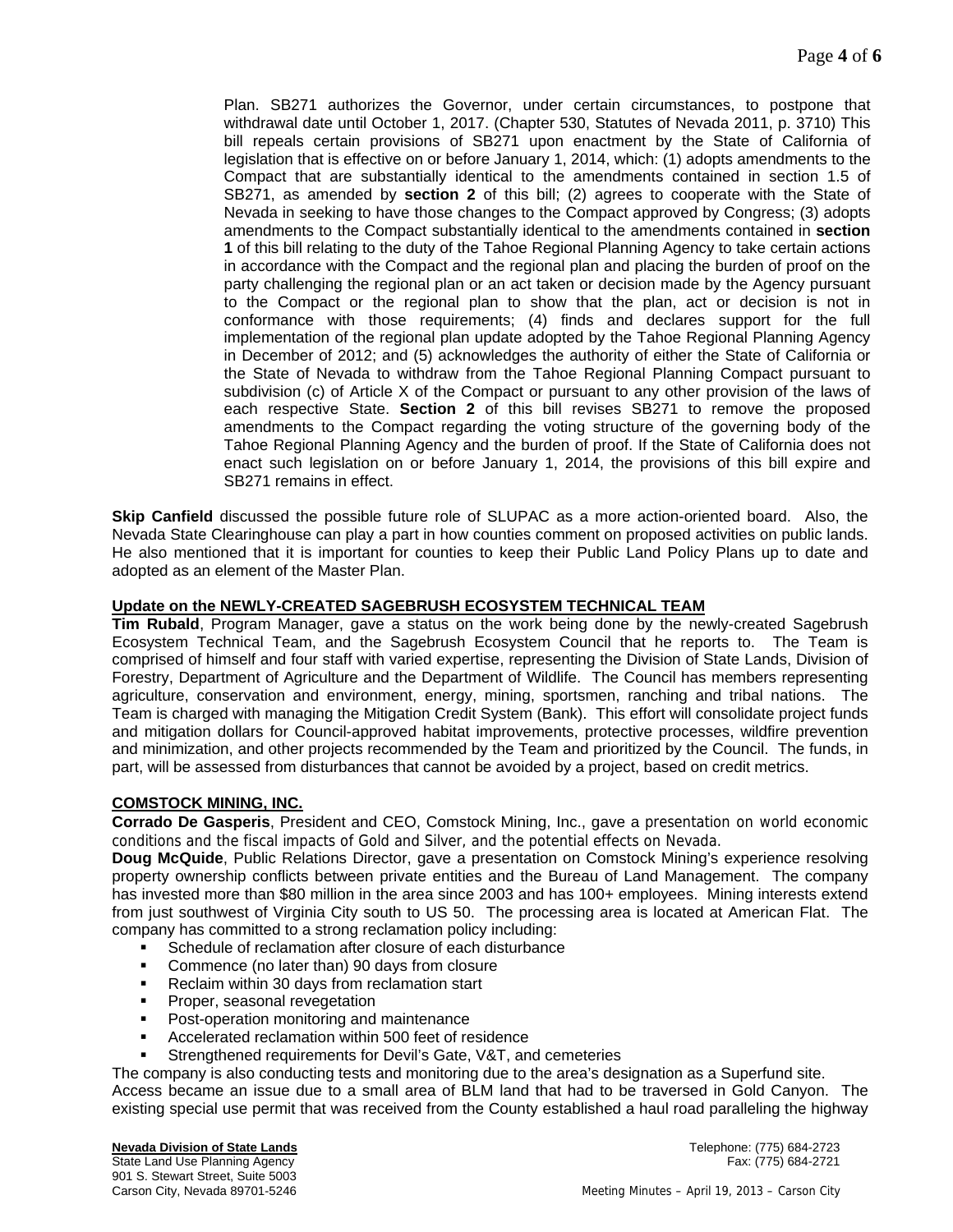to the processing area. One small portion of "Lot 51" went over BLM land, requiring the company and BLM to work together for a solution. For a while, hauling had to take place on the highway, causing community concerns. An EA will be completed, and as mining operations expand on to public lands, additional permits will be applied for with the BLM. Comstock Mining Inc is also committed to the area's historic history and promoting tourism. The company is actively renovating and rehabilitating historic structures in the area and has plans for a visitor's center that explains the company activities and the history of the Comstock.

## **PUBLIC COMMENT**

**Gail Sherman**, Comstock Residents Association (CRA), stated that Virginia City is an historical landmark that could be negatively impacted by surface mining activities associated with Comstock Mining Inc. She also mentioned that it is difficult to work through the county regulation and get consistency because the mining activities are occurring on both Lyon County and Storey County lands. Additionally, she mentioned the "Restore Storey County Act", pending in Congress. This act will transfer 1745 acres of BLM to Storey County and could result in mining activities that do not have to follow the EIS process.

**Joe McCarthy**, Comstock Residents Association (CRA), stated that the Dayton resource area had been zoned 1-acre residential for 75 years. CRA requests a comprehensive mining plan be completed to determine the impacts to the community. Also, disturbing the soil could result in the release of toxic material that has long sat dormant from the 1800's mining. These disturbances could affect both air and water quality. The area should promote heritage tourism, not open pit mining. Historic preservation should be the economic engine of the area.

## **LUNCH**

The meeting recessed for lunch at 11:50am and resumed at 1:00pm.

## **COUNTY PLANNING ISSUES**

**Eureka County - Jake Tibbitts:** Eureka County still does not have any zoning, but do the prospect of rapid growth, development agreements are being considered. The Record of Decision for the Mt. Hope Moly mine has been released.

**Clark County – Nancy Lipski:** Coyote Gold Mine and Searchlight Wind Farm being developed. County is updating the Public Land Policy Plan. The MGM is being renovated, as well as the Flamingo and Imperial Palace. The defunct Echelon has been sold and will restart. Tule Springs National Monument Bill is in Congress.

**Lyon County – Virgil Arellano:** The Public Land Policy Plan has been adopted by the Lands Board. SLUPA should meet four times per year.

**Lincoln County – Varlin Higbee:** the County has completed the road inventory and the land use plan has been changed to address the sage grouse. Development agreements have been completed for Toquop plant.

**Lander County – Steven Stienmetz:** The land use plan committee has been meeting. A number of mines are moving forward with development plans.

**Churchill County – Eleanor Lockwood:** NAS Fallon joint land use study underway. Real concern about tax abatements for geothermal and how it affects county revenue.

**Douglas County – Robert Conner:** Candace Stowell presented. County working on the TRPA Stateline Area Plan, which will allow county to have more say over land use planning.

**Humboldt County – Garley Amos:** The Hycroft Mine expansion is bringing with it 750 jobs and a cooperative agreement to maintain the roads. Winnemucca has seen recent growth and the development of man camps due to the shortage of housing. The fairgrounds is accommodating an RV park.